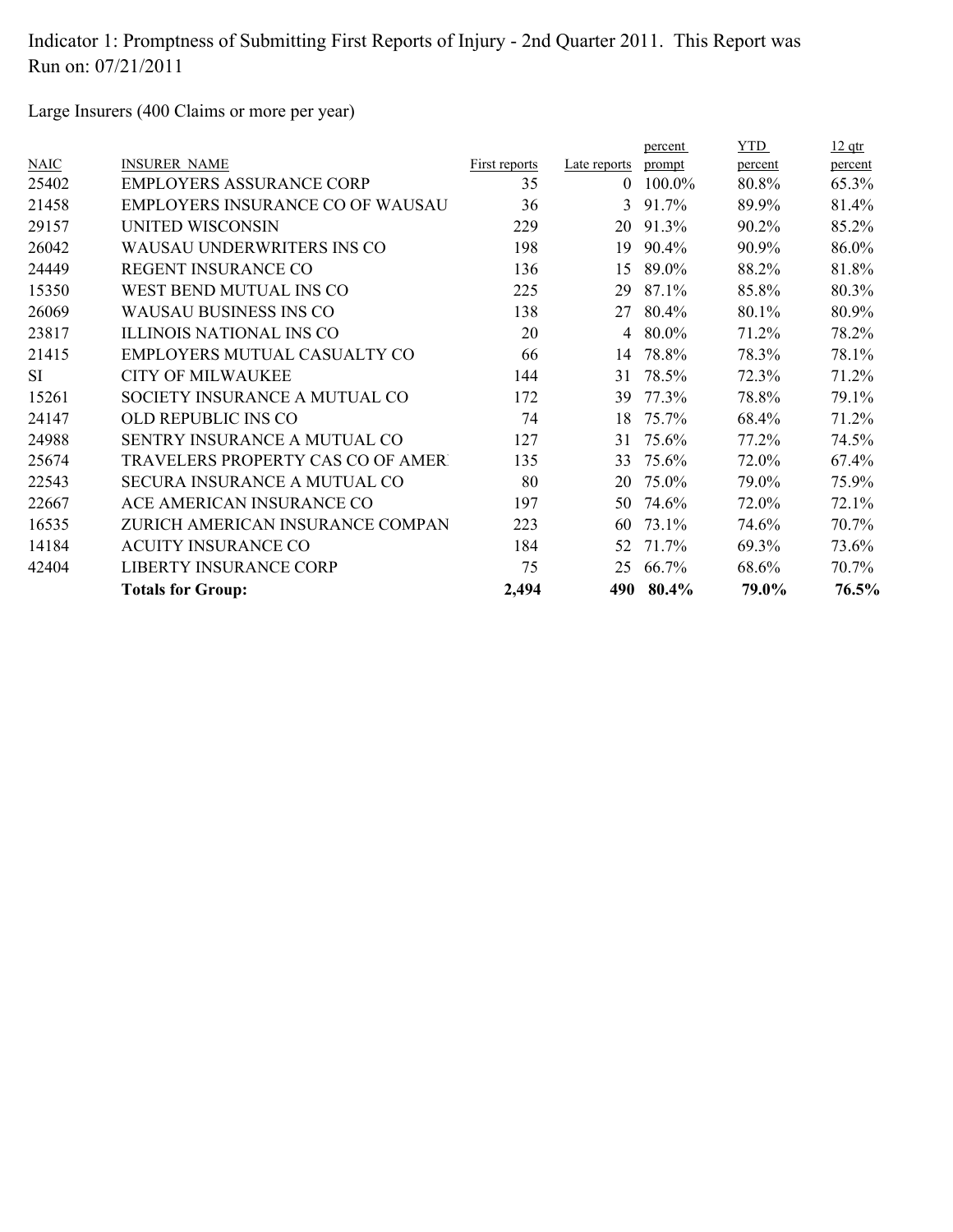Medium Size Insurers (65 -399 Claims or more per year)

|             |                                        |                      |                 | percent    | <b>YTD</b> | $12$ qtr |
|-------------|----------------------------------------|----------------------|-----------------|------------|------------|----------|
| <b>NAIC</b> | <b>INSURER NAME</b>                    | <b>First reports</b> | Late reports    | prompt     | percent    | percent  |
| 19380       | AMERICAN HOME ASSURANCE CO             | 1                    |                 | $0$ 100.0% | 100.0%     | 67.1%    |
| SI          | <b>TARGET CORP (STORES)</b>            | 12                   | $\mathbf{1}$    | 91.7%      | 95.0%      | 79.4%    |
| 13935       | FEDERATED MUTUAL INS CO                | 9                    | 1               | 88.9%      | 94.7%      | 89.1%    |
| 11527       | LEAGUE OF WIS MUNICIPALITIES MUTUA     | 30                   | 2               | 93.3%      | 94.2%      | 88.1%    |
| 20508       | VALLEY FORGE INS CO                    | 33                   |                 | 2 93.9%    | 91.5%      | 83.8%    |
| 21407       | <b>EMCASCO INSURANCE CO</b>            | 48                   | $\overline{4}$  | 91.7%      | 91.5%      | 82.0%    |
| 10998       | MICHIGAN COMMERICAL INS MUTUAL         | 15                   | 2               | 86.7%      | 89.8%      | 77.0%    |
| 19410       | COMMERCE & INDUSTRY INS CO             | 29                   | 5               | 82.8%      | 89.6%      | 79.0%    |
| 35386       | FIDELITY & GUARANTY INS CO             | 18                   | 3               | 83.3%      | 88.1%      | 74.4%    |
| SI          | NEWPAGE WISCONSIN SYSTEM INC           | 11                   | 2               | 81.8%      | 88.0%      | 88.7%    |
| 19950       | WILSON MUTUAL INS CO                   | 75                   | 11              | 85.3%      | 87.8%      | 79.4%    |
| 11374       | <b>SFM MUTUAL INS CO</b>               | 53                   | $7\phantom{.0}$ | 86.8%      | 87.4%      | 87.2%    |
| 15091       | RURAL MUTUAL INS CO                    | 67                   | 5               | 92.5%      | 86.9%      | 75.7%    |
| 22659       | <b>INDIANA INSURANCE CO</b>            | 38                   | 3               | 92.1%      | 86.7%      | 70.3%    |
| 11371       | GREAT WEST CASUALTY CO                 | 13                   | 1               | 92.3%      | 86.1%      | 88.6%    |
| 13986       | FRANKENMUTH MUTUAL INS CO              | 34                   | 3               | 91.2%      | 84.1%      | 57.2%    |
| 15377       | WESTERN NATIONAL MUTUAL INS CO         | 55                   | 6               | 89.1%      | 84.0%      | 82.8%    |
| 14303       | <b>INTEGRITY MUTUAL INS CO</b>         | 19                   | 3               | 84.2%      | 83.6%      | 82.7%    |
| SI          | DEPT OF ADMINISTRATION                 | 65                   | 8               | 87.7%      | 83.5%      | 82.7%    |
| 23035       | LIBERTY MUTUAL FIRE INS CO             | 34                   | 7               | 79.4%      | 83.3%      | 75.4%    |
| <b>SI</b>   | SCHNEIDER NATIONAL CARRIERS INC        | 6                    | 2               | 66.7%      | 83.3%      | 76.8%    |
| 31003       | TRI STATE INS CO OF MN                 | 30                   | 7               | 76.7%      | 82.5%      | 77.8%    |
| 23043       | LIBERTY MUTUAL INS CO                  | 43                   | 10              | 76.7%      | 82.5%      | 79.2%    |
| 26425       | WAUSAU GENERAL INS CO                  | 21                   | 5               | 76.2%      | 81.6%      | 78.1%    |
| 25666       | TRAVELERS INDEMNITY CO OF AMERICA      | 24                   | 3               | 87.5%      | 79.6%      | 68.6%    |
| 29459       | TWIN CITY FIRE INS CO                  | 48                   | 10              | 79.2%      | 79.4%      | 78.3%    |
| 37885       | XL SPECIALTY INSURANCE COMPANY         | 25                   | 5               | 80.0%      | 79.4%      | 75.1%    |
| 10677       | CINCINNATI INSURANCE CO THE            | 45                   | 8               | 82.2%      | 79.3%      | 75.4%    |
| 24830       | CITIES & VILLAGES MUTUAL INS CO        | 18                   | 6               | 66.7%      | 79.1%      | 77.6%    |
| 19275       | AMERICAN FAMILY MUTUAL INS CO          | 23                   | 4               | 82.6%      | 78.9%      | 74.8%    |
| 11150       | <b>ARCH INSURANCE CO</b>               | 25                   | 3               | 88.0%      | 78.6%      | 76.0%    |
| SI          | <b>CITY OF MADISON</b>                 | 37                   | $7\phantom{.0}$ | 81.1%      | 78.4%      | 62.8%    |
| 18988       | <b>AUTO OWNERS INS CO</b>              | 31                   |                 | 6 80.6%    | 78.0%      | 76.1%    |
| SI          | UW-SYSTEM ADMINISTRATION               | 31                   | 9.              | 71.0%      | 77.5%      | 65.5%    |
| 10166       | <b>ACCIDENT FUND INS CO OF AMERICA</b> | 33                   |                 | 6 81.8%    | 77.2%      | 84.3%    |
| 23841       | NEW HAMPSHIRE INSURANCE CO             | 184                  | 39              | 78.8%      | 77.0%      | 72.9%    |
| 24414       | <b>GENERAL CAS CO OF WI</b>            | 23                   |                 | 3 87.0%    | 76.9%      | 78.8%    |
| 20494       | TRANSPORTATION INSURANCE CO            | 37                   | 7               | 81.1%      | 76.8%      | 72.4%    |
| SI          | KOHLER CO                              | 28                   | 8               | 71.4%      | 76.1%      | 66.7%    |
| 28460       | SENTRY CASUALTY CO                     | 315                  | 76              | 75.9%      | 76.0%      | 78.9%    |
| 19445       | NATIONAL UNION FIRE INS CO OF PITTSB   | 22                   |                 | 6 72.7%    | 76.0%      | 79.1%    |
| 25682       | TRAVELERS INDEMNITY CO OF CT THE       | 94                   |                 | 23 75.5%   | 74.7%      | 63.1%    |
| 23434       | MIDDLESEX INSURANCE CO                 | 63                   |                 | 18 71.4%   | 74.2%      | 72.2%    |
| 10804       | CONTINENTAL WESTERN INS CO             | 20                   |                 | 7 65.0%    | 73.8%      | 66.7%    |
| 23787       | NATIONWIDE MUTUAL INS CO               | 23                   |                 | 7 69.6%    | 72.5%      | 72.2%    |
| 20281       | FEDERAL INSURANCE CO                   | 24                   |                 | 7 70.8%    | 70.6%      | 67.9%    |
| 14176       | HASTINGS MUTUAL INS CO                 | 24                   | 10              | 58.3%      | 70.0%      | 74.5%    |
| 31895       | AMERICAN INTERSTATE INS CO             | 25                   |                 | 8 68.0%    | 69.6%      | 68.7%    |
|             |                                        |                      |                 |            |            |          |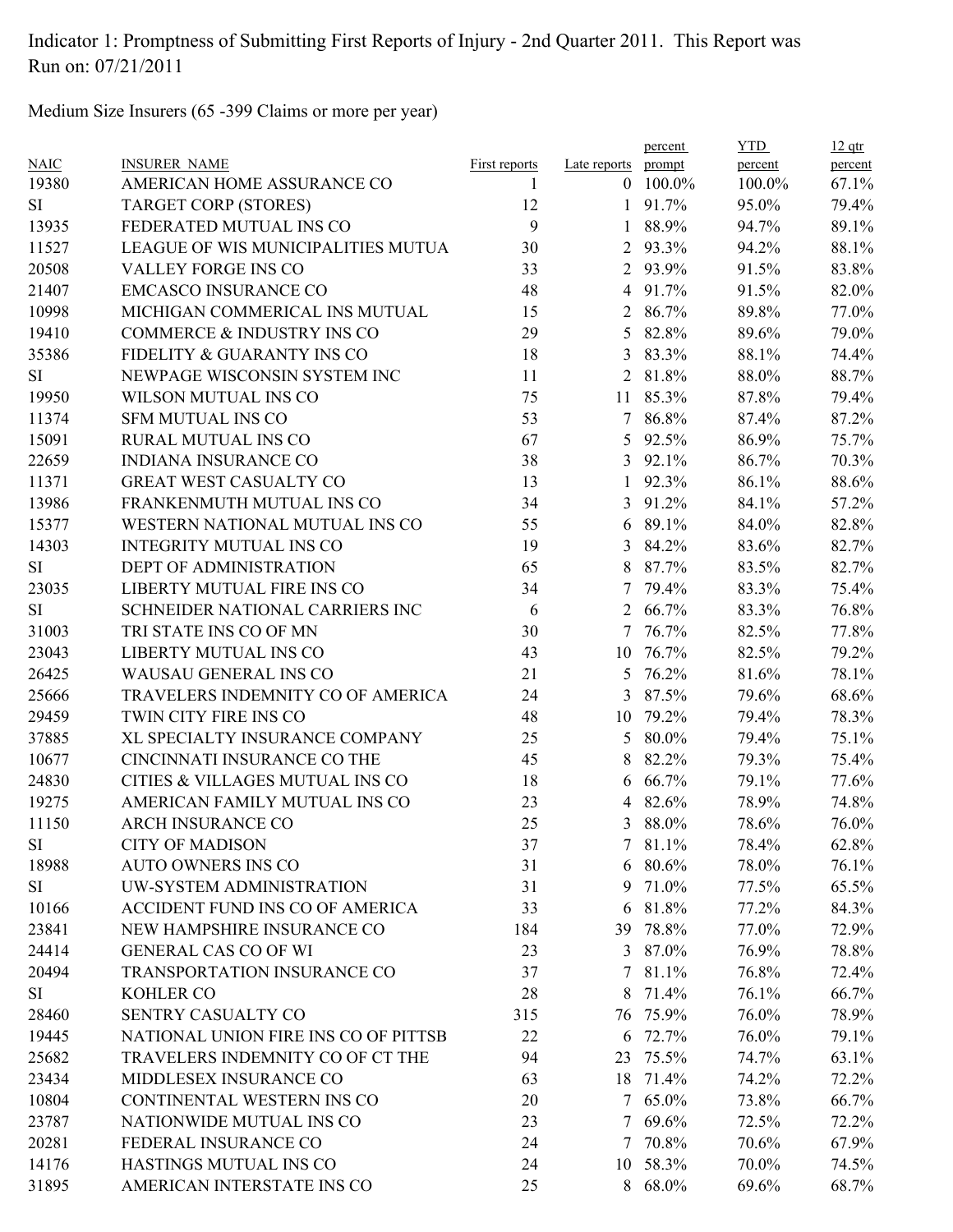Medium Size Insurers (65 -399 Claims or more per year)

|                                    |               |              | percent | <b>YTD</b>                                                                                  | $12$ qtr |
|------------------------------------|---------------|--------------|---------|---------------------------------------------------------------------------------------------|----------|
| <b>INSURER NAME</b>                | First reports | Late reports | prompt  | percent                                                                                     | percent  |
| PEKIN INSURANCE CO                 | 9             |              |         | 68.0%                                                                                       | 66.0%    |
| INSURANCE COMPANY OF STATE OF PA T | 29            | 10.          |         | 67.9%                                                                                       | 79.1%    |
| INDEMNITY INSURANCE CO OF NORTH AI | 8             |              |         | 66.7%                                                                                       | 75.9%    |
| AMERICAN ZURICH INS CO             | 25            | 10.          | 60.0%   | 64.2%                                                                                       | 73.9%    |
| MILWAUKEE BOARD OF SCHOOL DIR      | 94            |              |         | 62.8%                                                                                       | 54.3%    |
| MILWAUKEE TRANSPORT SERVICES INC   |               |              |         | 56.3%                                                                                       | 69.0%    |
| <b>COUNTY OF MILWAUKEE</b>         | 47            |              |         | 39.2%                                                                                       | 17.4%    |
| PATRIOT GENL INS CO                | $\theta$      |              |         | $0.0\%$                                                                                     | 80.9%    |
| <b>Totals for Group:</b>           | 2,198         |              |         | 78.7%                                                                                       | 74.7%    |
|                                    |               |              |         | 2 77.8%<br>65.5%<br>$187.5\%$<br>32 66.0%<br>2 $60.0\%$<br>30 36.2%<br>$0.0\%$<br>473 78.5% |          |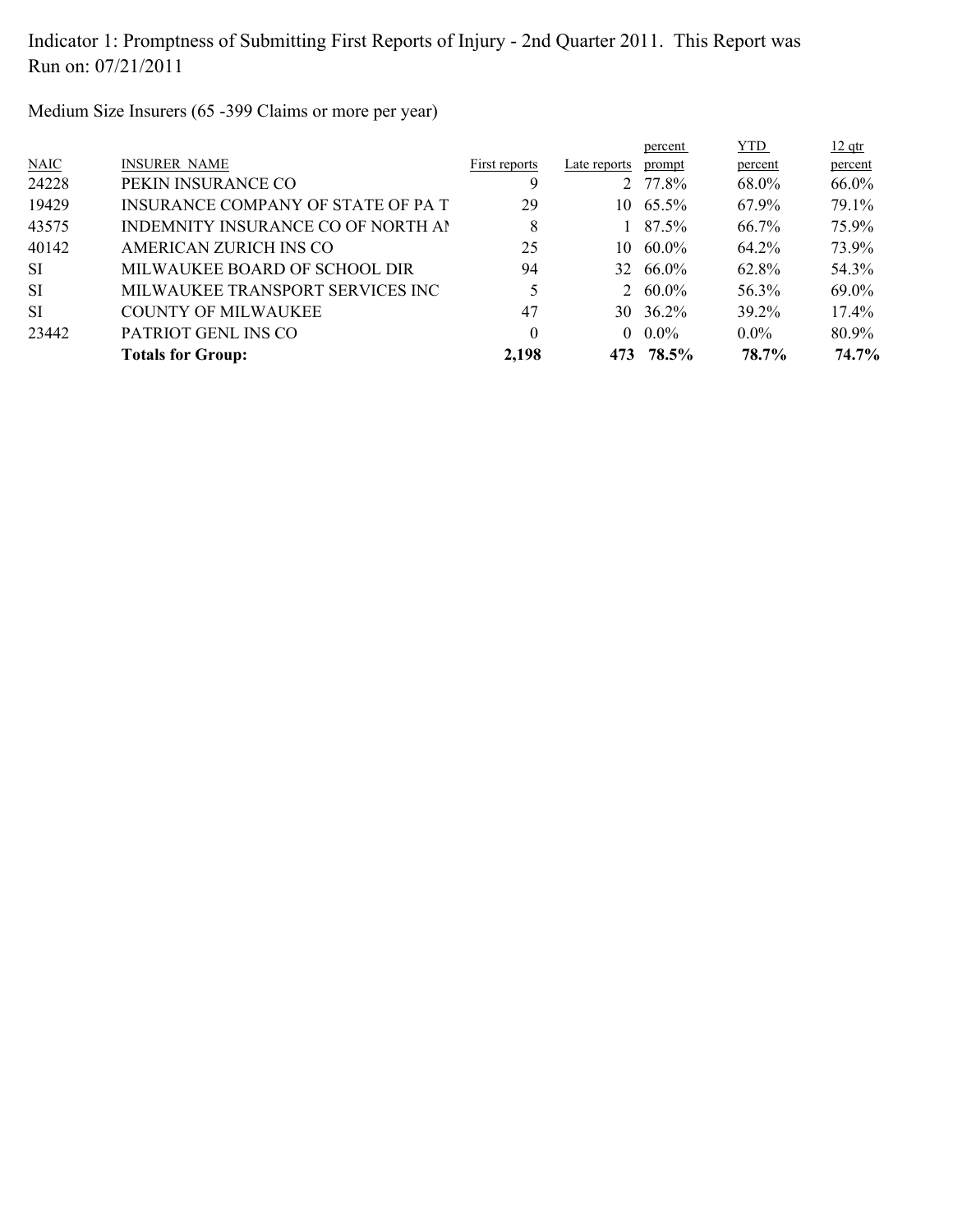Small Size Insurers (Less than 65 Claims per year)

|             |                                     |                          |                | percent         | YTD     | $12$ qtr |
|-------------|-------------------------------------|--------------------------|----------------|-----------------|---------|----------|
| <b>NAIC</b> | <b>INSURER NAME</b>                 | First reports            | Late reports   | prompt          | percent | percent  |
| SI          | THE VOLLRATH COMPANY LLC            | $\bf{0}$                 |                | $0.0\%$         | 50.0%   | 93.9%    |
| SI          | FEDEX FREIGHT INC                   | 5                        |                | $1\ 80.0\%$     | 90.9%   | 92.3%    |
| SI          | <b>COUNTY OF WASHINGTON</b>         | 10                       | $\mathbf{1}$   | 90.0%           | 94.7%   | 89.5%    |
| 25976       | UTICA MUTUAL INS CO                 | 3                        | $\overline{0}$ | 100.0%          | 100.0%  | 89.5%    |
| SI          | WISCONSIN BELL INC                  | 15                       | 3              | 80.0%           | 86.2%   | 89.3%    |
| SI          | JOURNAL SENTINEL INC                | $\mathbf{1}$             |                | $0\quad100.0\%$ | 100.0%  | 89.1%    |
| 13021       | UNITED FIRE & CASUALTY CO           | 9                        | $\mathbf{1}$   | 88.9%           | 85.7%   | 88.4%    |
| 36463       | DISCOVER PROPERTY & CASUALTY INSUI  | 14                       |                | 2 85.7%         | 85.2%   | 87.4%    |
| SI          | MARTEN TRANSPORT LTD                | 12                       |                | $6\quad 50.0\%$ | 65.5%   | 86.2%    |
| 29424       | HARTFORD CASUALTY INS CO            | 13                       |                | 1 92.3%         | 83.3%   | 85.9%    |
| 19682       | HARTFORD FIRE INSURANCE CO          | 8                        |                | 1 87.5%         | 81.3%   | 85.5%    |
| 20443       | CONTINENTAL CASUALTY CO             | $\mathfrak{2}$           | $\theta$       | 100.0%          | 100.0%  | 85.5%    |
| SI          | <b>CITY OF GREEN BAY</b>            | $\overline{\mathcal{A}}$ |                | $1\quad 75.0\%$ | 88.9%   | 85.4%    |
| SI          | <b>KWIK TRIP INC</b>                | $\overline{7}$           |                | 1 85.7%         | 94.1%   | 85.1%    |
| 19259       | SELECTIVE INS CO OF SOUTH CAROLINA  | 13                       |                | 5 $61.5\%$      | 72.7%   | 85.1%    |
| SI          | BRUNSWICK CORPORATION               | 1                        |                | $1 \quad 0.0\%$ | 80.0%   | 85.0%    |
| 21180       | <b>SENTRY SELECT</b>                | $\overline{c}$           | $\theta$       | 100.0%          | 100.0%  | 84.8%    |
| 14508       | MICHIGAN MILLERS MUTUAL INS CO      | $\boldsymbol{0}$         | $\theta$       | $0.0\%$         | $0.0\%$ | 84.4%    |
| 41394       | BENCHMARK INSURANCE CO              | 6                        | 2              | 66.7%           | 78.6%   | 83.9%    |
| 33600       | L M INSURANCE CORP                  | 16                       | $\mathbf{1}$   | 93.8%           | 88.9%   | 83.7%    |
| SI          | COOPER POWER SYSTEMS LLC            | $\boldsymbol{0}$         | $\overline{0}$ | $0.0\%$         | $0.0\%$ | 83.3%    |
| 12006       | DISTRICTS MUTUAL INS                | 7                        |                | $0$ 100.0%      | 100.0%  | 82.6%    |
| 30104       | HARTFORD UNDERWRITERS INS CO        | 6                        |                | $183.3\%$       | 83.3%   | 82.5%    |
| SI          | <b>USF HOLLAND INC</b>              | 10                       |                | 2 80.0%         | 81.0%   | 81.6%    |
| SI          | <b>CITY OF KENOSHA</b>              | 7                        | $\theta$       | 100.0%          | 92.9%   | 80.6%    |
| 10472       | <b>CAPITOL INDEMNITY CORP</b>       | 1                        | $\theta$       | 100.0%          | 90.0%   | 80.0%    |
| SI          | KENOSHA UNIFIED SCHOOL DISTRICT     | 7                        |                | 3 $57.1\%$      | 72.7%   | 80.0%    |
| 24767       | ST PAUL FIRE & MARINE INS CO        | $\mathbf{0}$             | $\overline{0}$ | $0.0\%$         | $0.0\%$ | 78.6%    |
| SI          | <b>CITY OF RACINE</b>               | $\theta$                 | $\overline{0}$ | $0.0\%$         | 66.7%   | 78.4%    |
| SI          | <b>COUNTY OF DANE</b>               | 18                       | 5              | 72.2%           | 80.0%   | 78.3%    |
| 25143       | STATE FARM FIRE & CASUALTY CO       | 8                        |                | 2 75.0%         | 82.4%   | 77.7%    |
| 26956       | WIS COUNTY MUTUAL INS CORP          | 15                       |                | 3 80.0%         | 84.0%   | 77.6%    |
| 25887       | UNITED STATES FIDELITY & GUARANTY ( | 24                       |                | 3 87.5%         | 88.2%   | 77.4%    |
| 11250       | <b>COMMUNITY INS CORP</b>           | $\boldsymbol{0}$         |                | $0\quad 0.0\%$  | $0.0\%$ | 76.9%    |
| 19402       | CHARTIS PROPERTY CASUALTY CO        | 4                        | 1              | 75.0%           | 63.6%   | 75.7%    |
| SI          | <b>BRIGGS &amp; STRATTON CORP</b>   | 5                        | 1              | 80.0%           | 84.6%   | 75.0%    |
| 21865       | ASSOCIATED INDEMNITY CORP           | $\theta$                 | $\overline{0}$ | $0.0\%$         | $0.0\%$ | 75.0%    |
| SI          | <b>GENERAL MOTORS LLC</b>           |                          | $\mathbf{1}$   | $0.0\%$         | $0.0\%$ | 74.3%    |
| 33588       | FIRST LIBERTY INS CORP THE          | 5                        | 1              | 80.0%           | 72.7%   | 74.2%    |
| 20397       | VIGILANT INSURANCE CO               | 11                       |                | 3 72.7%         | 83.3%   | 74.1%    |
| SI          | <b>COLUMBIA-ST MARY'S GROUP</b>     | 12                       |                | 1 91.7%         | 80.0%   | 73.8%    |
| 19038       | TRAVELERS CASUALTY & SURETY CO      | 16                       | 1              | 93.8%           | 83.3%   | 72.9%    |
| SI          | <b>COUNTY OF WINNEBAGO</b>          | 5                        | $\mathbf{I}$   | 80.0%           | 75.0%   | 72.3%    |
| SI          | CNH AMERICA LLC                     | 14                       |                | 6 $57.1\%$      | 63.2%   | 71.9%    |
| 20478       | NATIONAL FIRE INS CO OF HARTFORD    | 1                        |                | $0$ 100.0%      | 100.0%  | 71.7%    |
| 18767       | CHURCH MUTUAL INSURANCE CO          | 9                        |                | 2 77.8%         | 72.7%   | 70.6%    |
| 25615       | <b>CHARTER OAK FIRE INS CO</b>      | 11                       |                | 1 90.9%         | 88.9%   | 69.8%    |
| SI          | <b>COUNTY OF ROCK</b>               | 8                        |                | 1 87.5%         | 57.1%   | 69.6%    |
|             |                                     |                          |                |                 |         |          |